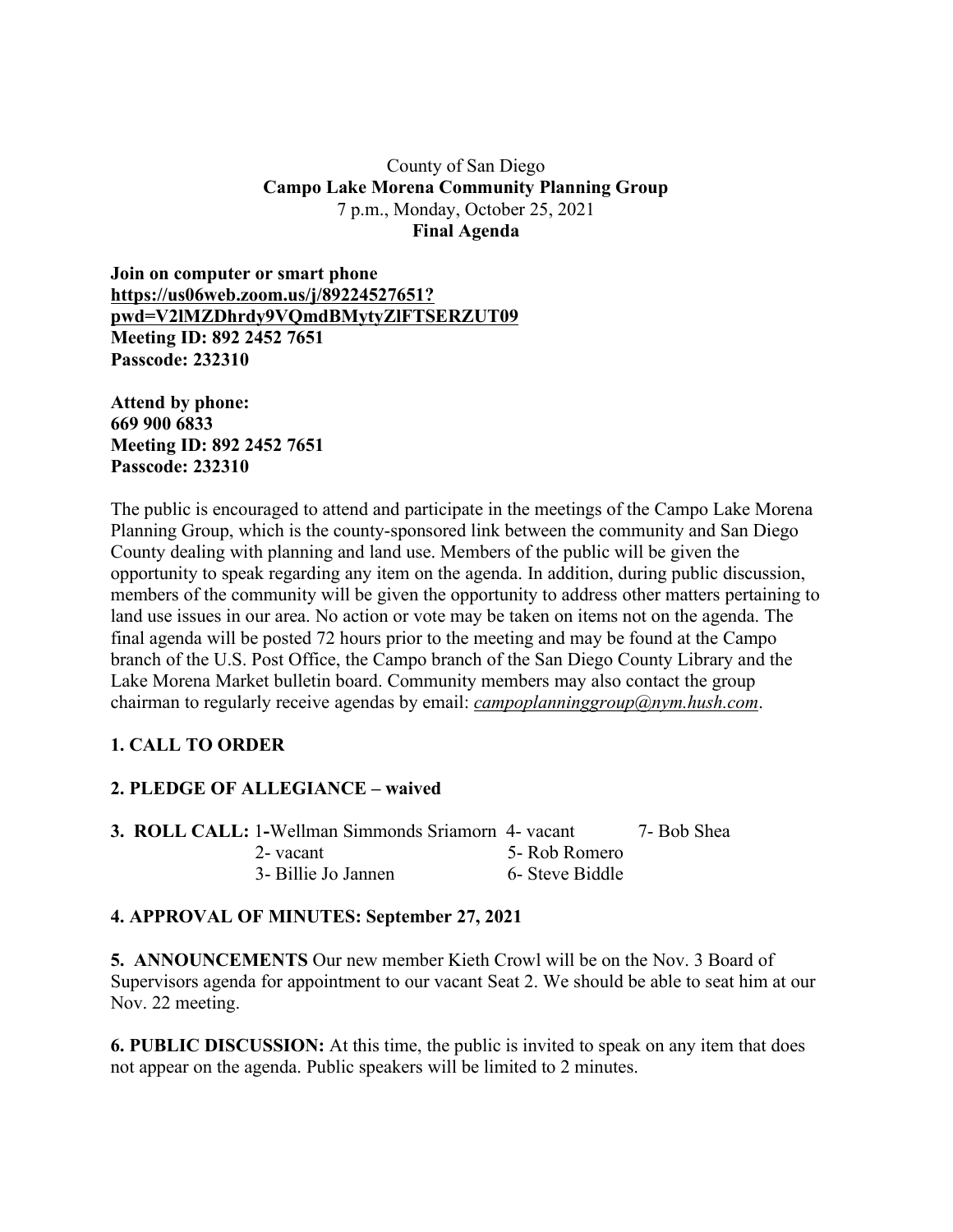#### **7. NEW BUSINESS:**

**a. Community Benefit Program.** This is a proposal to create a community benefit program (payments) for towns that are impacted by new development. Land use and environmental planners Li Li, and Audrey Hamilton will present. **Discussion and vote.**

**b. Vehicle Miles Traveled ordinance.** The county will charge developers an extra fee for housing projects outside a certain distance from public transportation hubs. Under SB 743, CEQA analysis can no longer use road congestion or the amount of time a driver is delayed on the road when analyzing transportation impacts. In future, a project's environmental impacts must be evaluated by the amount and distance people drive to destinations. **Discussion and vote.**

**c. Update on Camp Michael Monsoor activities.** The camp, located on La Posta Road, is operated by Naval Base Coronado and provides training to Navy professionals in special operations in mountain terrain. Community Plans and Liaison Officer Anna Shepherd will present and answer questions. **Information only.**

**d. Cameron Corners Consolidation Feasibility Study.** The Rural Community Assistance Corporation, with funding from the State Water Resources Control Board, is initiating a feasibility study of consolidating small water systems in and around Cameron Corners. RCAC staff is reaching out to private well owners to see if they would be interested in having their wells sampled for nitrate and uranium, so they can better characterize the groundwater quality in the area. They seek feedback from the CLMPG and the community. **Information only.**

**e. Extension of remote meetings by CLMPG.** The state has given us the option of continuing Brown Act exceptions to hold remote meetings. Our usual meeting place, in the community building in Campo is maintaining pandemic restrictions on the property, so is unavailable at least through December. **Discussion and vote.**

#### **8. OLD BUSINESS:**

**a. Standing subcommittee reports (no action):** Groundwater, Rob Romero; Sewer and Septic, vacant; Community Economic Impacts, Steve Biddle; Public Safety, Bob Shea.

### **b. Chairman's report, Billie Jo Jannen (no action).**

**9. CORRESPONDENCE:** Members of the public who wish to read the correspondence listed may request it by email at *campoplanninggroup@nym.hush.com.*

**a.** Agenda for Sept. 10 Traffic Advisory Committee meeting. Nothing in our area. **Forwarded to group.**

**b.** Sept. 18 agenda for the quarterly meeting of PDS staff with planning/sponsor group chairmen. **Forwarded to group.**